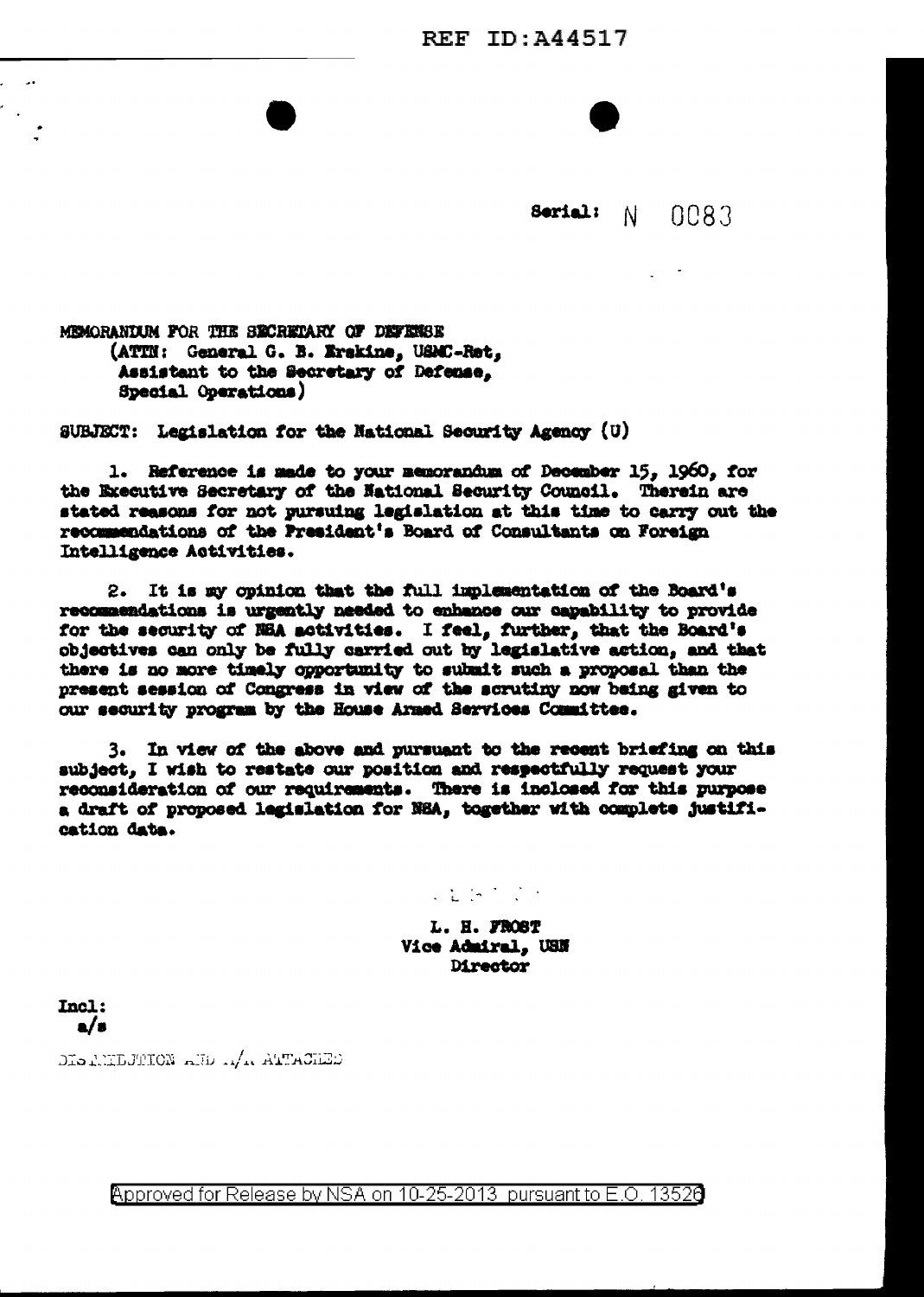0080 N. Serial:

cc: بيغ<br>سنج EDIR **AG Reading File** PERS

 $\cdot$ 

- -

M/R: Mr. Mitchell, OSO, advised that copy of memorandum from Secretary of Defense (080) received in PERS was the official Agency copy and could be used in the request for a restudy by OSO, of our requirements for legislation for NSA. Booklet of proposed legislation with appropriate transmittal drafts, sectional analysis of the Bill, and exposition of our present situation and problems attached.

Mundolles for 3755, 28 Dec 60, mgk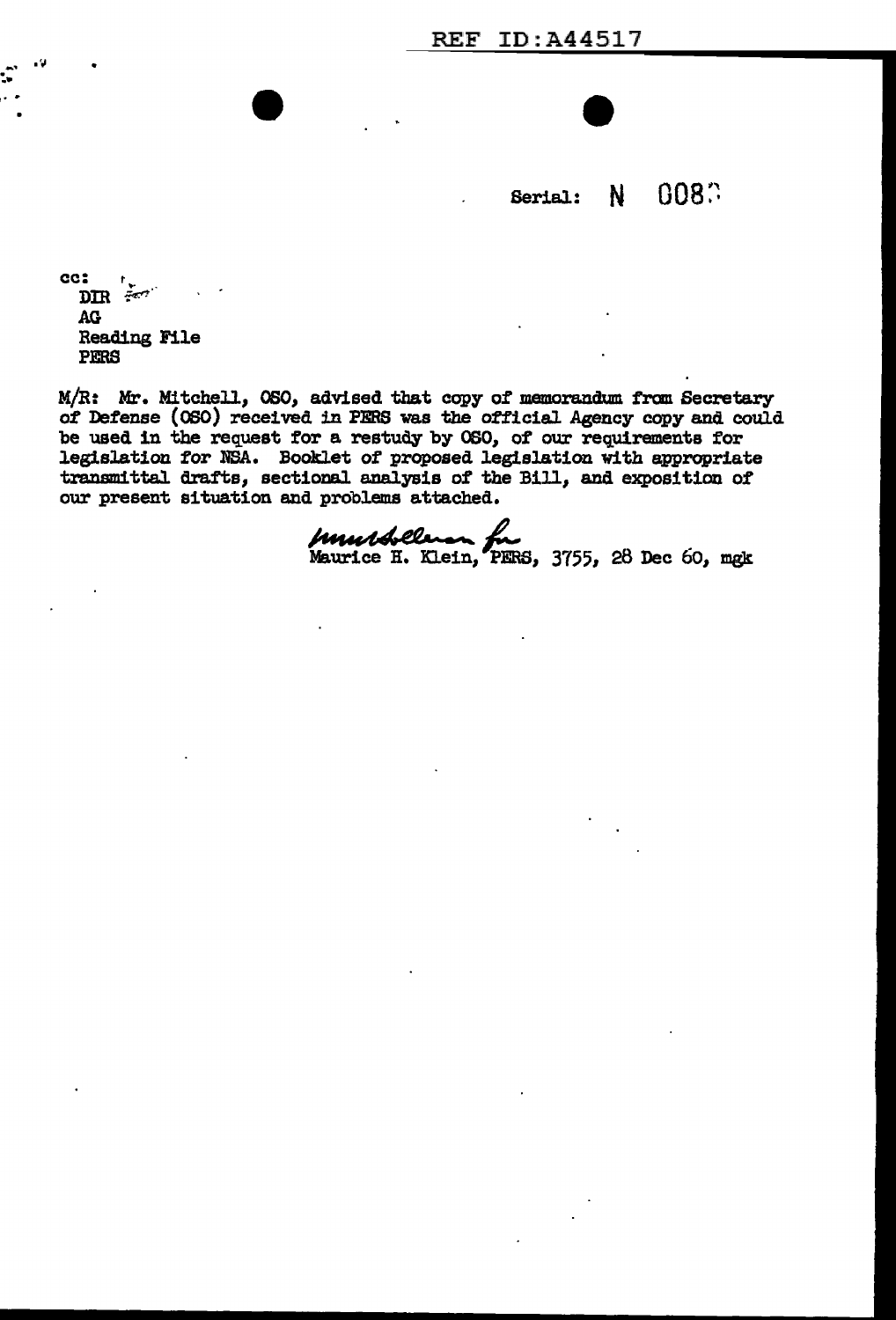## **REF ID: A44517**

#### LEGISLATIVE REQUIREMENTS OF THE **NATIONAL SECURITY AGENCY**

This booklet presents a draft of the proposed legislation for NSA together with drafts of an accompanying transmittal letter and of a sectional analysis of the bill for submission with the legislative proposal. In addition, we are submitting a full exposition of our present situation and of the problems which make this legislation vitally important to the Agency.

|     |  | TAB A - Draft of Proposed Bill                        |
|-----|--|-------------------------------------------------------|
|     |  | TAB A-1 Draft Letter of Transmittel                   |
|     |  | TAB A-2 Draft Sectional Analysis of the Proposed Bill |
| TAB |  | B - NSA's Requirements for Legislation                |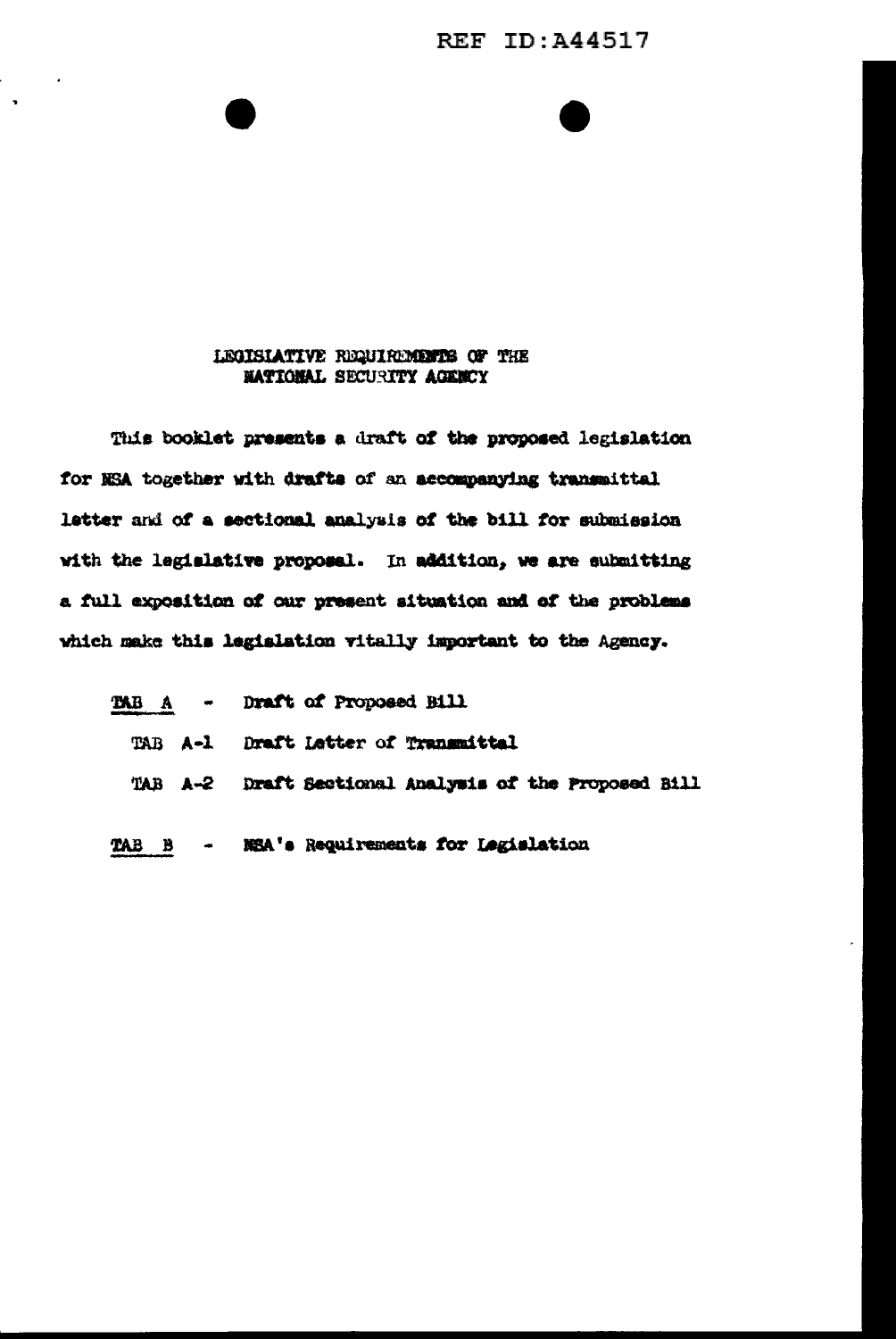$\mathcal{T}\wedge\mathcal{B}$ 

 $\Lambda$ 

#### A BILL

To provide certain authorities for the National Security Agency, prescribe a security employment standard, and for other purposes.

Be it enacted by the Senate and House of Representatives of the United States of America in Congress assembled, That (a) there shall be in the Department of Defense a National Security Agency which shall be administered by a Director. The Director shall be designated by the Secretary of Defense. after consulting the Joint Chiefs of Staff, from commissioned officers of the armed forces. The Director shall serve for a term of four  $(4)$  years and may be redesignated in the same manner for additional terms. He shall serve in the grade of lieutenant general or general or vice admiral or admiral, as the case may be.

(b) Under the direction, authority, and control of the Secretary of Defense, the National Security Agency shall perform such functions relating to the communications intelligence and communications security activities of the United States as the National Security Council may prescribe.

SEC. 2. No person shall be employed in the National Security Agency unless it has been established by the Director that such employment is clearly consistent with the national security; no person shall be continued in employment in the Agency when the Director determines that his retention is not clearly consistent with the national security. The Director shall establish such security requirements, restrictions and safeguards relative to employment and removal from employment in the Agency as he deems necessary to comply with this section.

SEC. 3. Notwithstanding the provisions of section 6 of the Act of August  $24$ , 1912 (37 Stat. 555), or the provisions of any other law, the Director may, in his discretion, terminate the employment of any officer or employee of the National Security Agency whenever he shall deem such termination necessary or advisable in the interests of the United States, but such termination shall not affect the right of such officer or employee to seek or accept employment in any other department or agency of the Government if declared eligible for such employment by the United States Civil Service Commission.

SEC. 4. The first sentence of Section 2 of the Act of May 29, 1959 (73 Stat. 63, Public Law 86-36) is amended by inserting after the words "and to appoint thereto" the following: ", without regard to the civil service laws,".

SEC. 5. Section 2 (b) of the Performance Rating Act of 1950, as amended (5 U.S.C. 2001), is amended by changing the period at the end thereof to a semicolon and adding the following new paragraph:

 $"(14)$  The National Security Agency."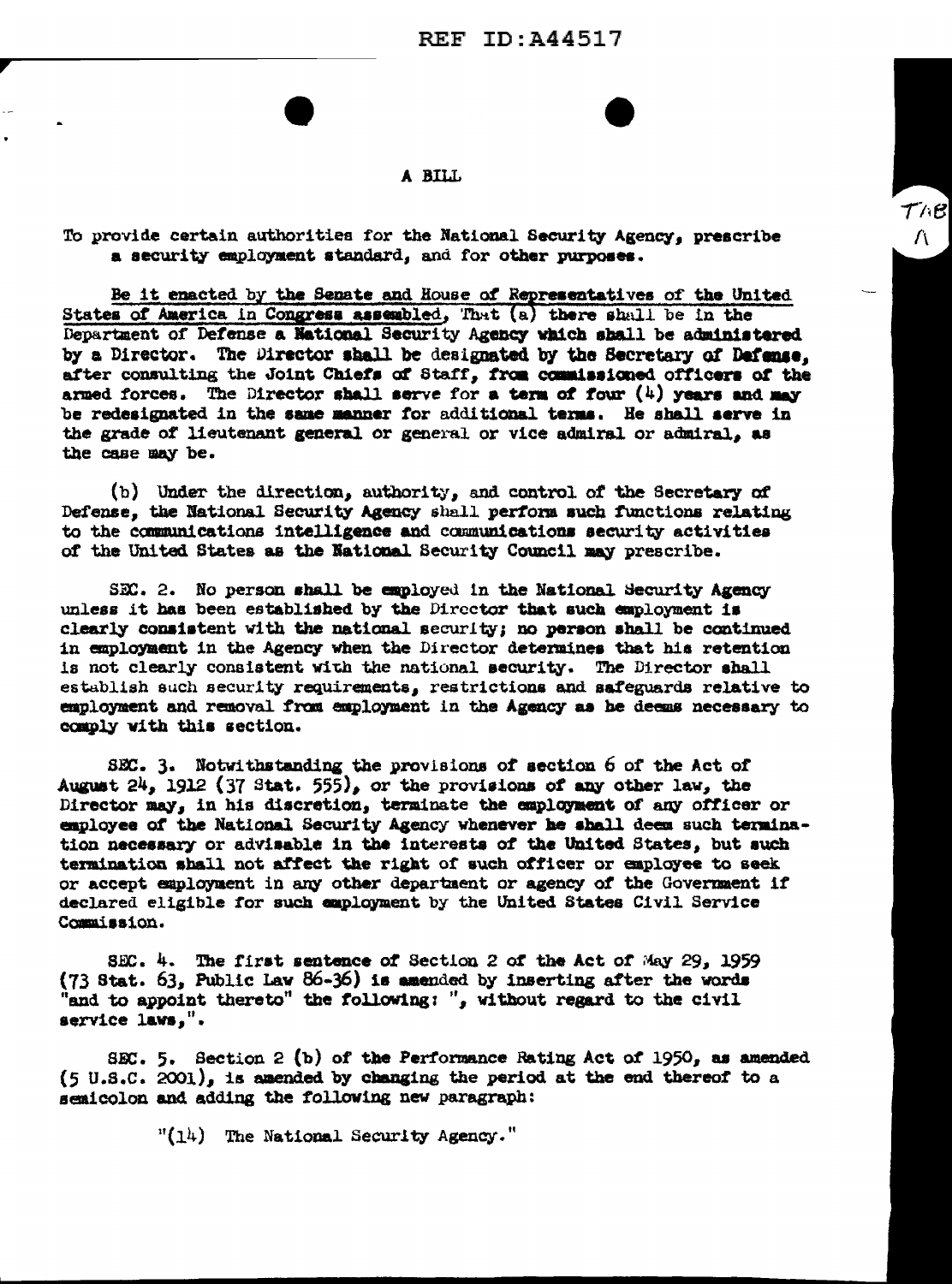# $\mathbf{R}$  $\mathcal{C} = \mathcal{C}$

ن ډآ  $+1$ 

### The Jecretary of Defense Washington

Dear Mr. Speaker:

There is forwarded herewith a draft of proposed legislation to provide certain authorities for the Mational Security Agency, prescribe a security employment standard, and for other purposes.

This proposed legislation is a part of the Department of Defense legislative program for 1961, and the Bureau of the Budget advises that there is no objection to its presentation to the Congress. It is strongly recommended that it be enacted.

The National Gecurity Agency was established eight years ago, pursuant to a Presidential directive, to provide centralized coordination and direction for certain very highly classified functions vital to the national security. The Agency was organized as an element of the Department of Defense which was designated Executive Agent of the Government for these matters. Therefore, its operations are subject to the suthority, direction, and control of the Secretary of Defense. All positions in the Agency have been designated sensitive in the sense that the occupants thereof could bring about, by virtue of the nature of their positions, a material adverse effect on the ational security.

#### Purpose of the Legislation

The first objective of this proposal is to obtain express recognition and approval by the Congress of the establishment and activities of the National Security Agency. This would be accomplished by providing specifically by statute for the existence and activities of the Agency and the appointment of a Director thereof.

The second objective is to enable the Agency to safeguard more effectively its extremely sensitive activities. This would be accomplished by provisions of law which would:

(a) Prescribe by mandate of the Congress a security standard for esmloyment in the Agency.

(b) Grant authority to terminate such employment when such action is deemed necessary or advisable in the interest of the United States.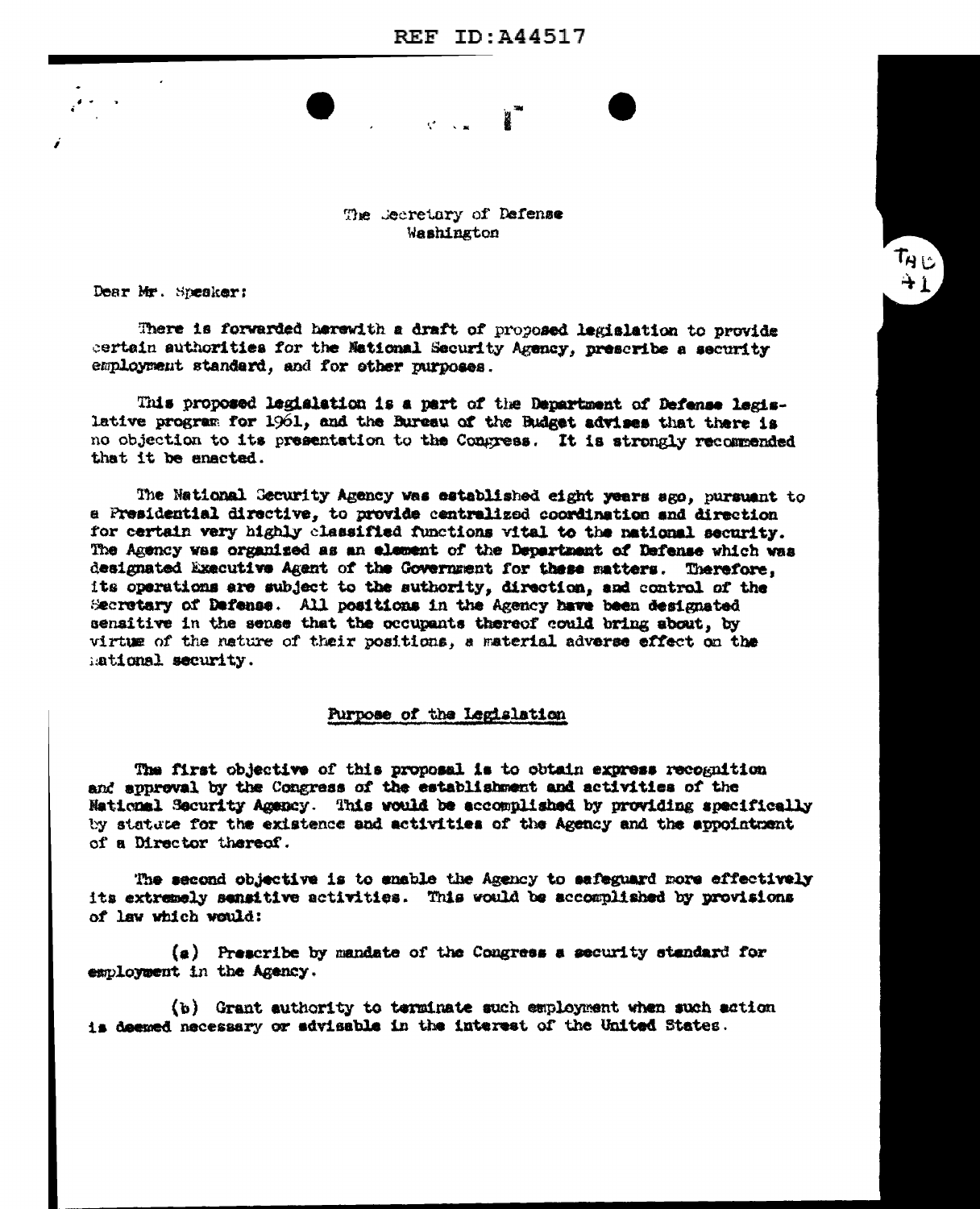(c) Exempt the Agency from certain civil service laws where justification exists on the grounds of security.

These provisions are intended to directly and fully implement recommendations rade to the President on October 3, 1980, by the President's Board of Consultants on Foreign Intelligence Activities in its classified report.

The Department of Defense is convinced that the proposed legislation is required to enable the Agency to control more effectively those persons who have access, and who are to continue to have access, to uniquely sensitive information. In its judgment, the national interest necessitates that extreme security precautions be taken to prevent the possible compromise of this information. If the requested authority to terminate employment be granted by the Congress, the Department of Defense and the Agency are determined that it be exercised with due regard for the rights of employees. It is considered that existing law vests the Secretary of Defense with ample authority to protect fully the rights of employees of the Agency.

Cost and Budget Data

The enactment of the proposed bill would not result in increased costs to the Government.

dincerely yours,

2 Inclosures:

1. Draft Bill

2. Sectional analysis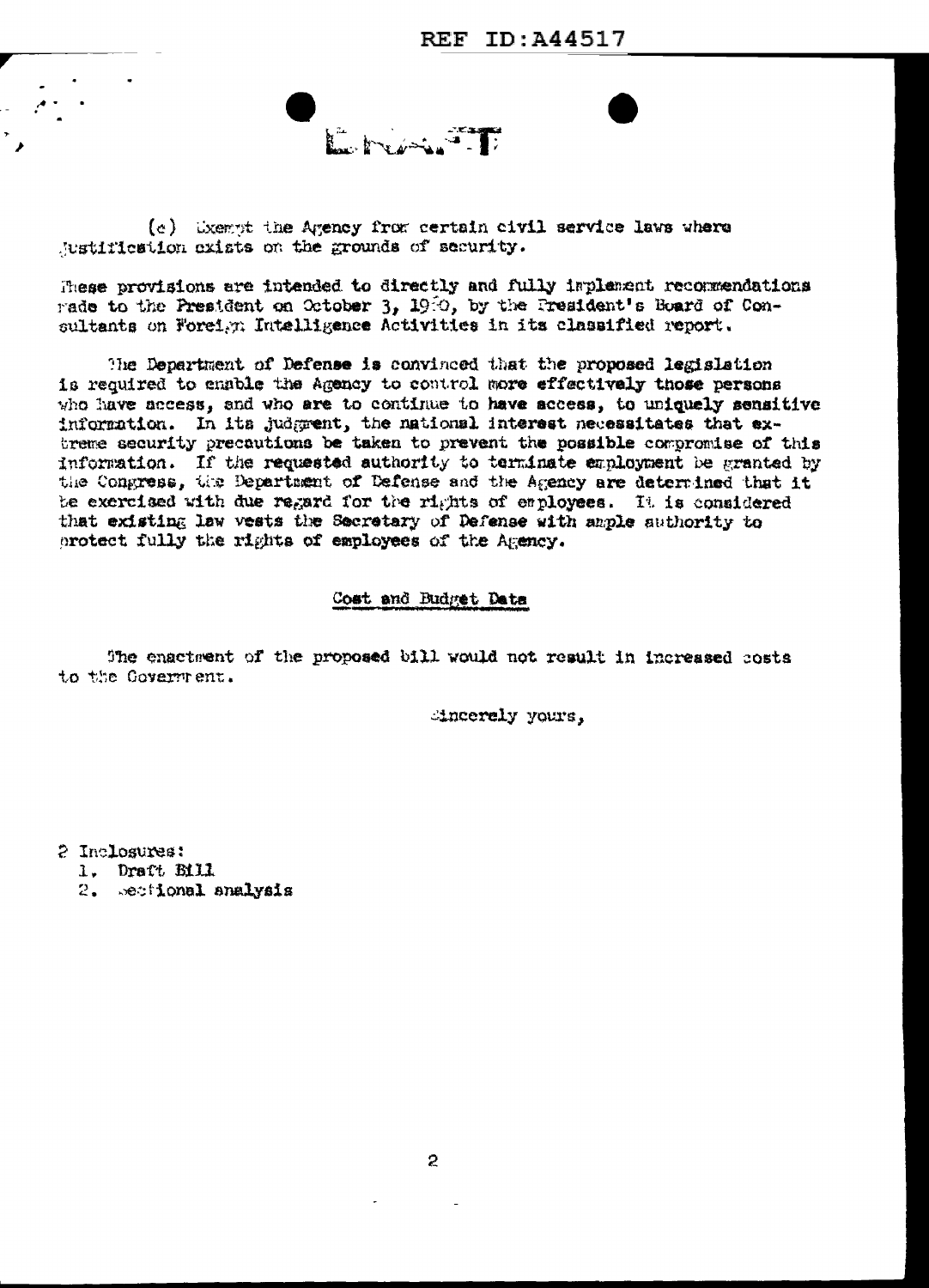**REF ID: A44517** 

 $T + t'$ 

AL

**DRAFT** 

#### SECTIONAL ANALYSIS

#### of a bill

To provide certain authorities for the National Security Agency, prescribe a security employment standard, and for other purposes.

Section 1. This Section would provide express statutory authority for the existence and activities of the Agency and the appointment of the Director thereto. During the past eight years, the Congress has regularly appropriated funds for the Agency. Moreover, the Congress has on several occasions enacted legislation pertaining to the Agency. Public  $Law 86-36$  is the most recent statute. Therefore, this provision would provide de jure recognition for a de facto situation.

Section 2. This Section would prescribe by statute a security standard for employment and retention in the Agency. The standard proposed is now applied to Agency employment by Executive Order 10450, as amended. However, this provision would impose this standard by mandate of the Congress. The intent is to provide a more authoritative legal basis to enable the Agency to apply the security standard more effectively.

Section 3. This Section would grant the Director of the Agency discretionary authority to terminate the service of an employee once it has been determined that his continued employment would not be in the interest of the United States. Its intent is to enable the Agency to maintain more effectively the integrity and security of its operations. It would overcome serious inadequacies in existing termination authority. For example, under existing law, alternative authority to terminate must be relied upon depending on whether the basis of dismissal is national security or unsuitability/unfitness reasons. However, in view of the close relation of Agency positions to the national security, it is often difficult for the Agency to determine whether the basis of dismissal is the national security or unfitness or unsuitability for employment. Yet, the Agency may be bound by its election of a separation procedure. Moreover, regardless of the type of authority relied upon, the Akency may be forced to comply with strict procedural requirements and safeguards designed to protect the employee. Furthermore, the Agency must decide whether the disclosure of sufficient information to sustain a termination may generate risks incompatible with the nature of the Agency's mission and inconsistent with the security instructions prescribed by higher authority. Therefore, it is proposed to grant the Director of the Agency discretionary termination authority. If the Congress concurs, internal procedures would be established to assure that such authority be exercised with due regard for the rights of Agency employees.

Section 4. This Section would authorize the appointment of civilian officers and employees of the Agency without regard to the Civil Service

العجم والوالي.<br>المراجع المراجع المراجع المستخدمات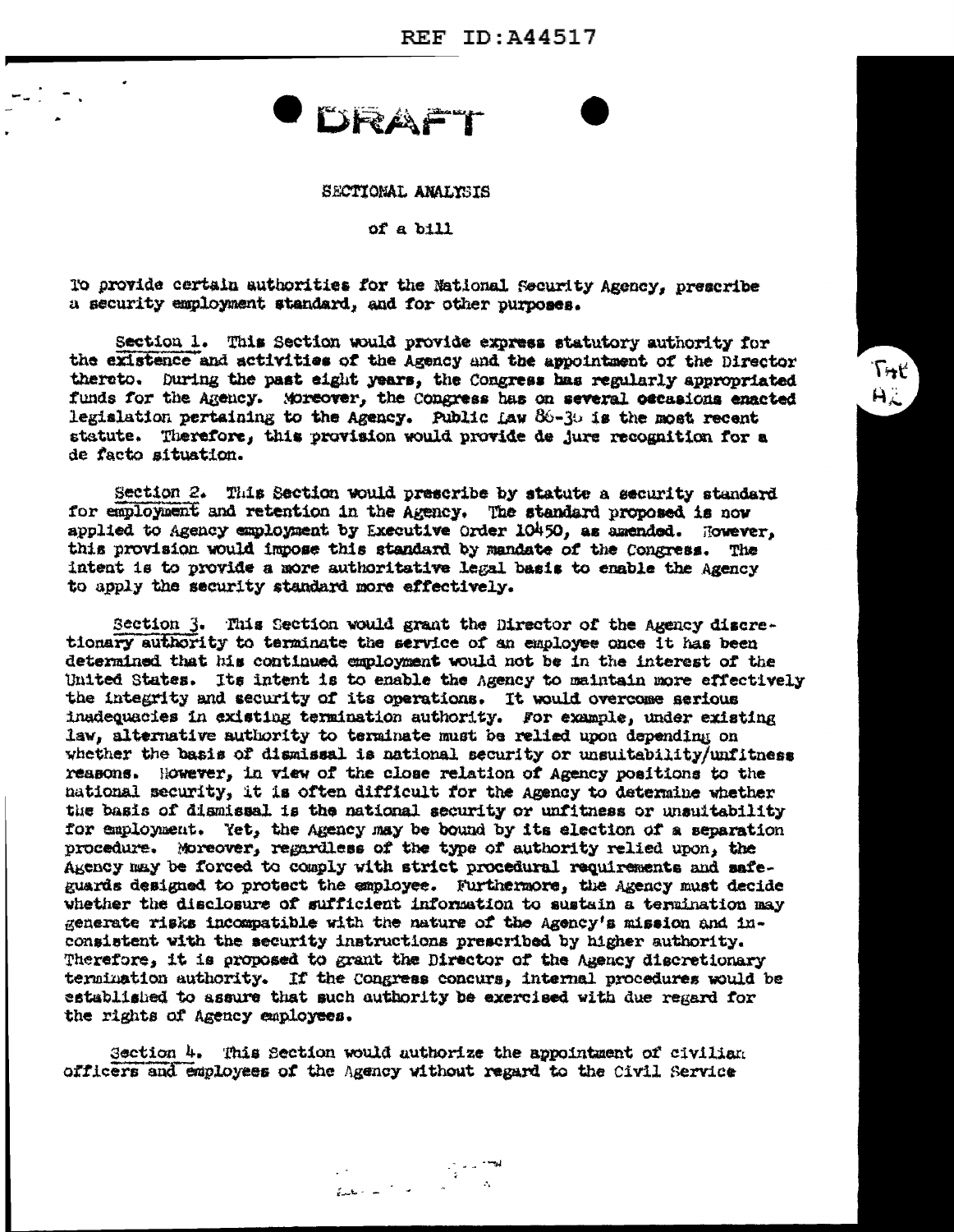

**DRAF** 

laws. It would replace the present appointment authority under which approintments are exempted administratively from the competitive service by the U. B. Civil Service Commission.

Secuion ... This Secuion would exempt the Agency, on security grounds, from the Ferformance dating Act of 1000, which suthorized the U. S. Civil Service Cosmission to inspect the administration of the Agency's performancerating plan.

 $\omega$  ,  $\omega$  ,  $\omega$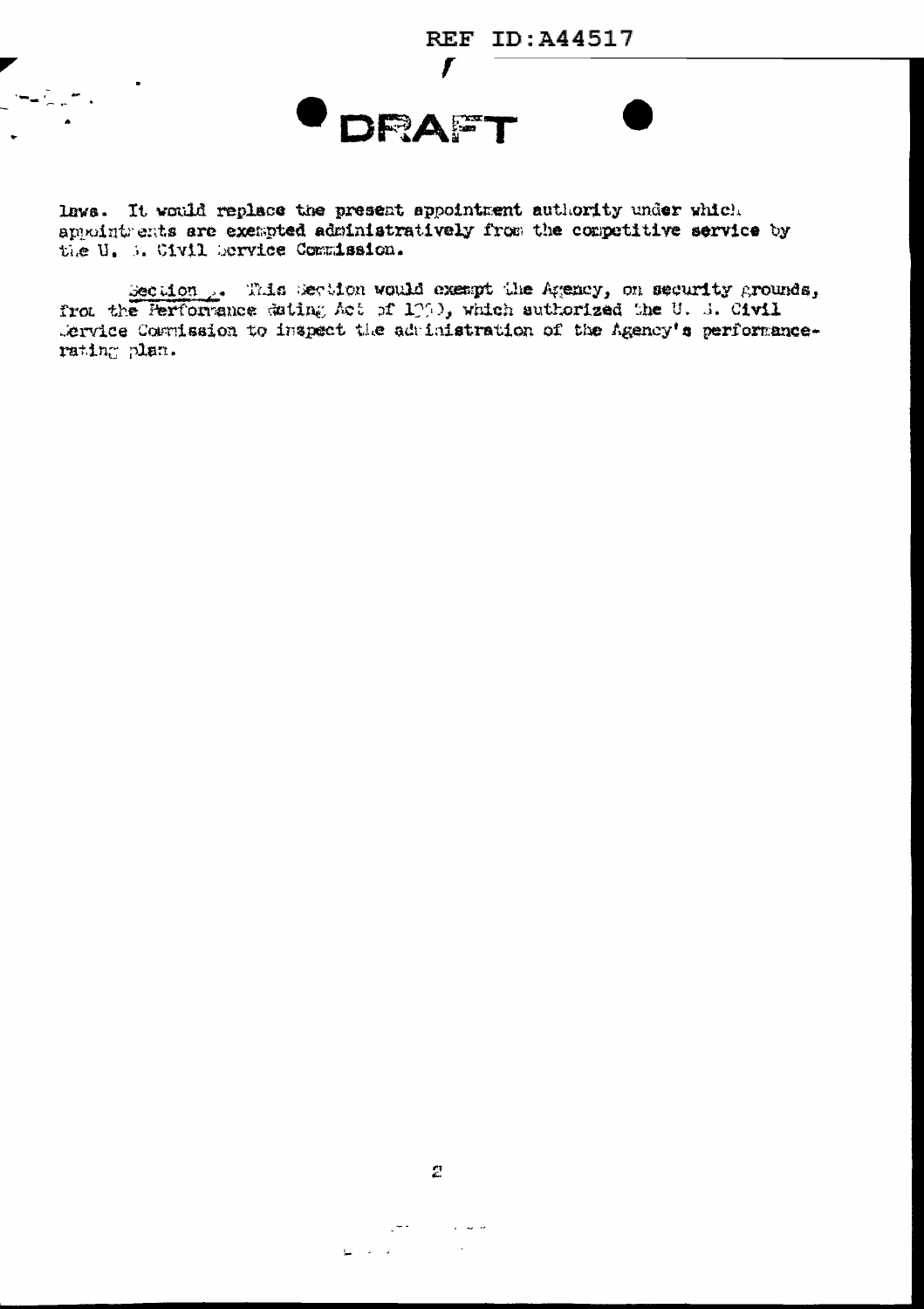

 $TAB'$ 

 $\boldsymbol{\mathcal{E}}$ 

#### NSA'S REQUIREMENTS FOR LEGISLATION (SUPPLEMENTAL JUSTIFICATION)

1. The Director of NSA is charged with the responsibility for assuring the integrity and security of the operations of the Agency. In this regard he is responsible for the application within NSA of the Personnel Security Clearance Standards promulgated by DCID No.  $6/3$  which govern the granting of access to COMINT information to individual employees of the Agency. He is also responsible, under delegation of authority from the Secretary of Defense, for carrying out the provisions of Public Law 733, Executive Order 10450. and DOD Directives No. 5210.7 and No. 5210.8 relating to personnel security.  $\sqrt{2}$ 

2. Within NSA all positions are "sensitive positions" since the duties of all employees expose them to information, the improper use of which could affect adversely the national security. Thus, employment and access to COMINT information are synonymous. Without access there can be no continued productive employment in NSA.

3. The Director, while fully responsible for maintaining the security of NSA and for enforcing the prescribed security standards, does not possess the requisite authority which should accompany these assigned responsibilities. Our proposed legislation has as its primary purpose the remedy of this defect. In an activity in which the Director bears such heavy security responsibilities it is inappropriate that his authority to carry out effectively these reaponsibilities should be based on a "patch-work" of legislation, orders, and directives that, at best, only indirectly give recognition to the severe security problems faced by an agency such as NSA.

4. Currently, the only procedures expressly available to the Director to effect the termination of an employee whose services are deemed to be no longer in the interest of national security stem from Public Law 733 and the orders and directives implementing this Act. Under the authority of PL 733 only the Secretary of Defense can terminate an employee of NSA. The Director, NSA, can only suspend an employee. After suspending an employee, the Director must then process through the Office of the Secretary of Defense a proposal to terminate the employee. A departmental hearing board reviews the proposal and forwards its recommendations to the Secretary of Defense for final determination. These procedures are defective in the following major respects:

a. They separate the direct responsibility of the Director for COMINT security and the authority to effectively secure such security through termination action. The Director is in the position of having been assigned a serious and important responsibility without commensurate authority to carry out those responsibilities.

b. The security hearing board is in the position of reviewing a security termination action while under a considerable handicap. The hearing board has little opportunity, because of security restrictions, to fully understand and appreciate the gravity of the security problem involved in NSA activities.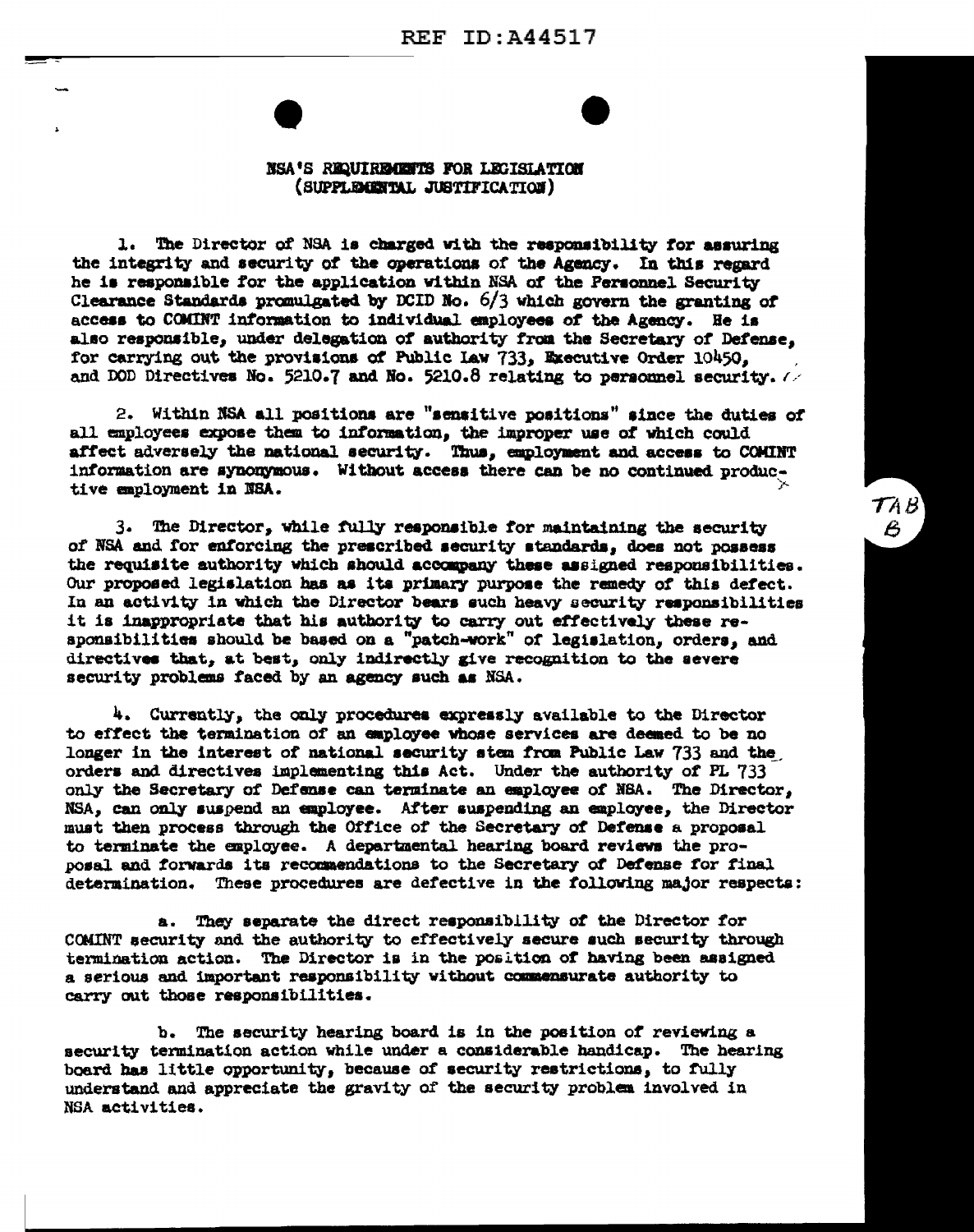c. Under these procedures the exployee must be given a written statement of the charges against him which "shall be as specifically stated as security considerations permit". In many situations the disclosure of information sufficient to make a statement of charges meaningful is incompatible with the nature of the Agency's mission and inconsistent with the security instructions prescribed by higher authority. Further, the quasijudicial aspects of PL 733 procedures encourages the exposure of unindoctrinated persons, such as the employee's counsel and hearing board members, to various aspects of the Agency's operations. Such exposure is highly undesirable from a security point of view. Also undesirable is the publicity concerning the Agency that may be generated by contested cases under PL 733.

d. These procedures may result in inequitable treatment of NSA employees. Because of the extremely sensitive nature of the NSA mission and operations, it is inherent that the standards and criteria for adjudging continued employment be of the strictest order. The interpretation and application of these standards to NSA employees must of necessity be more rigid than is the application of PL 733 to employees in many other "sensitive" positions within other agencies of the Government. It then follows that individuals may be adjudged no longer qualified for employment in NSA who would be found acceptable to other governmental agencies. To brand such an individual as a "security risk" under PL 733 would appear to be unjust, inequitable, and unwarranted.

5. Because of the aforementioned defects in PL 733, as applied to NBA, the Agency has sought other means to rid itself of employees found wanting from a security standpoint. There has been fostered within the Agency a strong belief on the part of most employees that it is in their personal interest to resign rather than engage in a prolonged controversy over their ability to meet the security requirements for continued employment. Consequently, when there arises a serious question of an employee's security fitness for further employment, the employee usually resigns voluntarily prior to any formal action by the Agency to proceed against him under PL 733. In cases where a resignation was not volunteered, the Agency has frequently elected to terminate his Schedule A appointment if the employee concerned is a non-veteran. It is understood that this procedure has recently been questioned. It is clear that employees will not voluntarily elect to resign if the resignation action will note prejudice against further employment. If the Agency is unable to continue its past practices, its only recourse, without legislation, will result in a substantial increase in the number of cases to be processed under PL 733.

6. A substantial increase in the number of cases brought under FL 733 will pose serious security problems to the Agency. As noted previously, meaningful charges are frequently difficult to draw within the limits of security considerations; the inequities arising from utilizing PL 733 procedures to enforce security standards that are almost unique to NSA will undoubtedly elicit Congressional criticism; the exposure of additional persons

2